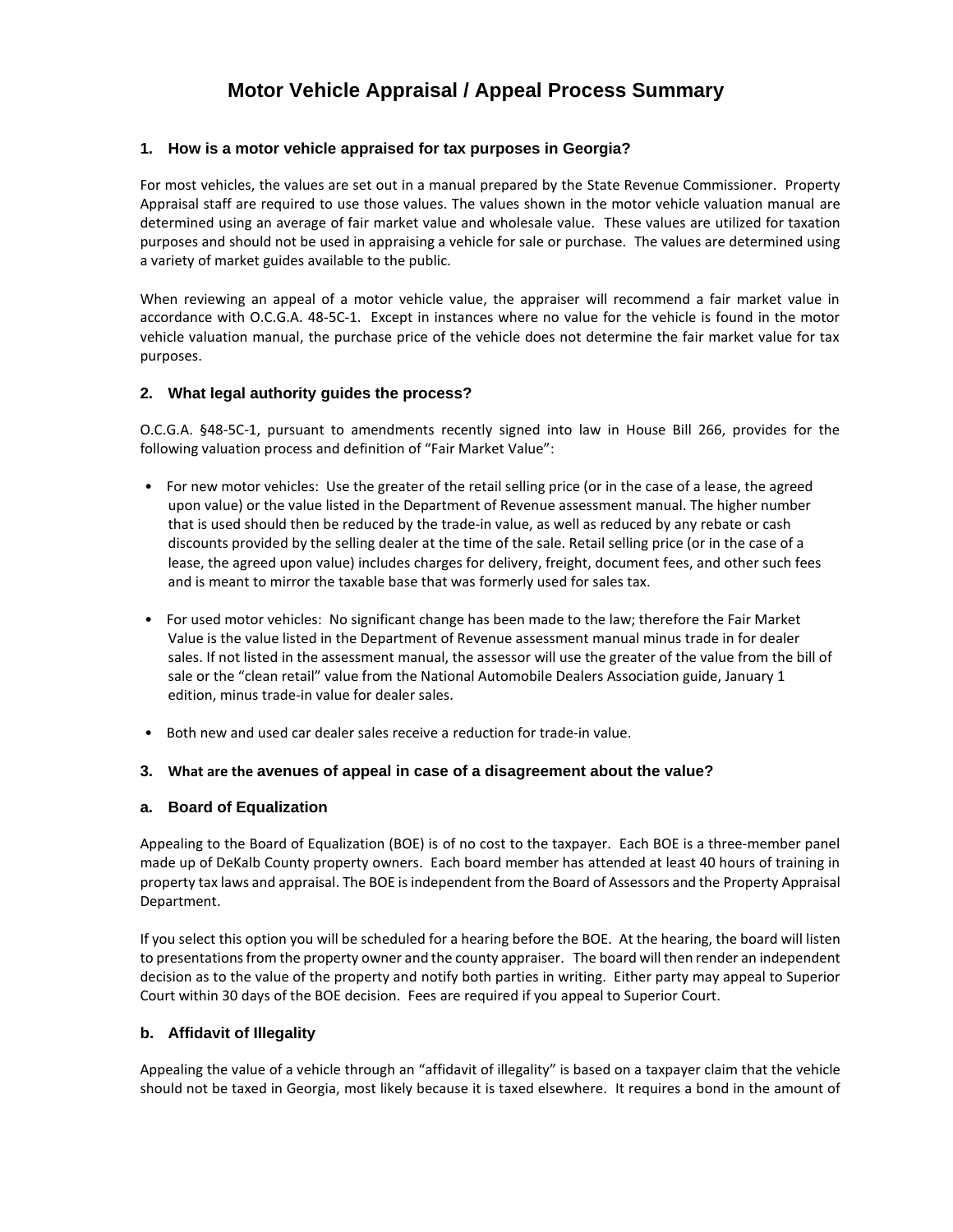the tax plus any penalties and interest and shall be paid to the Tax Commissioner's office. The Tax Commissioner will forward the case to the Superior Court where it will be tried in front of a jury.

# **4. Does the law establish particular reasons for appealing your value?**

State law says an appeal can be filed for three reasons. You must state which applies:

- **Value:** You believe the state has incorrectly assessed your property.
- **Taxability:** You believe the property in question should not be taxable.
- **Denial of Exemption:** You believe you were denied an exemption you previously applied for.

## **5. How does one get started? What are the procedures?**

A printable, PDF form is available for appealing your vehicle valuation. The appeal form is not mandatory. You may also write a letter stating you wish to appeal.

All vehicles in Georgia are valued as of January 1 of each year. This means if you purchase property June 13, the valuation date the state uses is January 1 of that year. The valuation should consider mileage, condition and any other relevant factors.

## **6. What documents must I include with my appeal of a vehicle value?**

Things needed for the ad valorem appeal **(AVT)** 

- Appeal Form (CLICK HERE) or Letter stating your intent
- Copy of paid Tag Registration from the Tax Commissioner
- Mileage as of Jan 1
- Statement of the condition of motor vehicle and photos if possible

# **7. What if I disagree with the value the state has placed on my vehicle which is the value for the Ad Valorem Tax Fee?**

Things needed for the title ad valorem tax fee appeal **(TAVT)** 

- Appeal Form (CLICK HERE) or Letter stating your intent
- Copy of paid Tag Registration from the Tax Commissioner
- Bill of Sale
- Mileage as of sale date
- Statement of the condition of motor vehicle and photos if possible

#### **8. What are the deadlines to be met in these processes?**

- The TAVT deadline is 45 days from the due date of the tax. This can yield two dates depending on where you purchased the vehicle.
- If you purchased your vehicle after March 1, 2013, you have seven (7) days to register and title your property.
- If you moved to Georgia and need to register your property, you have thirty (30) days from the date you moved to title and register your property.
- The 45 day period starts at either one of these deadlines.